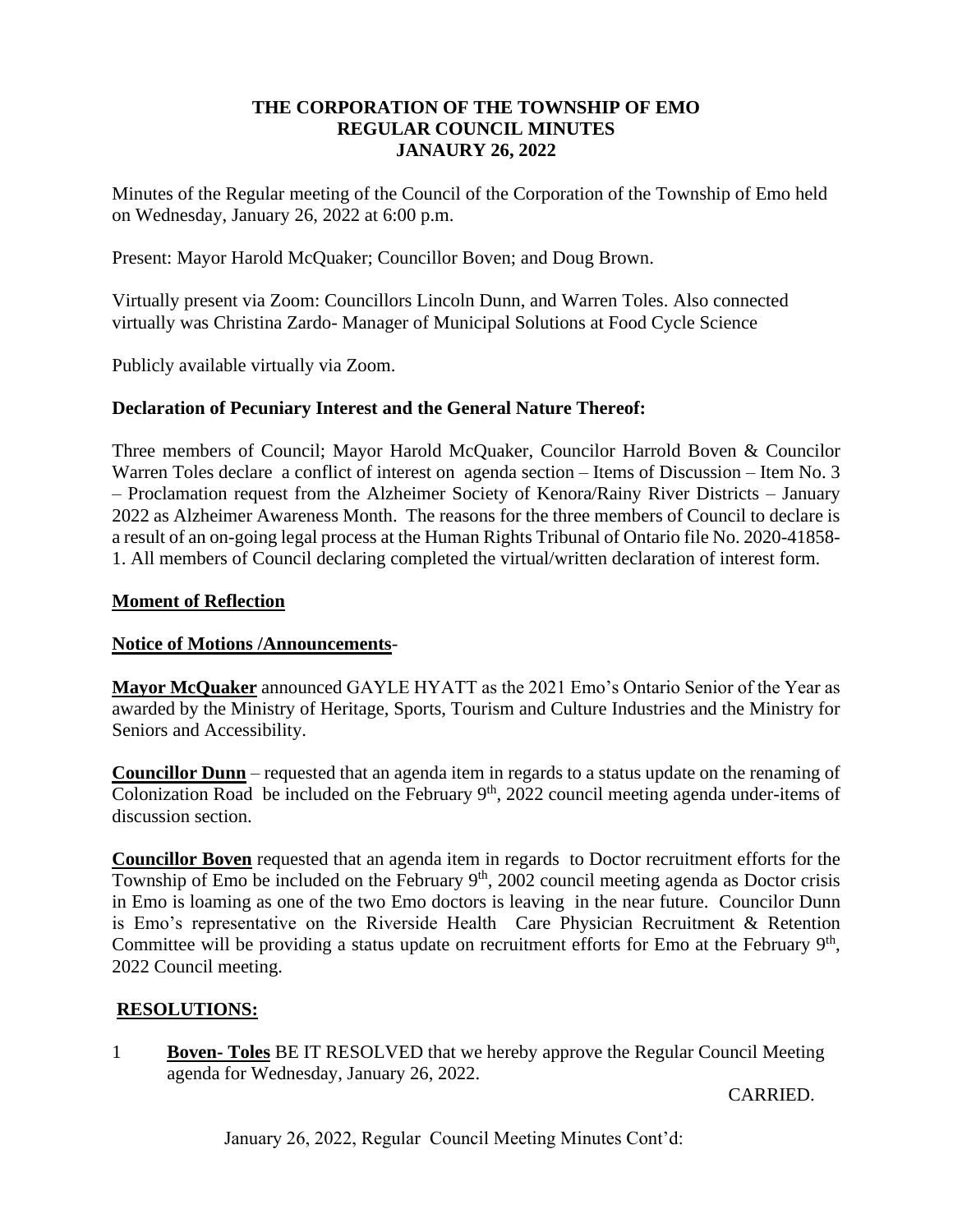January 26, 2022, Regular Council Meeting Minutes Cont'd:

2 **Toles – Dunn** BE IT RESOLVED that the Regular Council Meeting minutes of January 12, 2022 be adopted as circulated.

#### CARRIED.

3 **Shortreed – Dunn** BE IT RESOLVED that Council hereby announce and officially recognize GAYLE HYATT as the 2021 Emo's Ontario Senior of the Year as awarded by the Ministry of Heritage, Sports, Tourism and Culture Industries and the Ministry for Seniors and Accessibility.

### CARRIED.

- 4 **Toles – Shortreed** BE IT RESOLVED that we hereby accept the following report to Council:
	- Jason Smith Public Works Superintendent Public Works Operational Report for the period ending January 10, 2022

#### CARRIED.

5 **Toles – Dunn** BE IT RESOLVED that we hereby accept the power point presentation from Christina Zorba – Manager of Municipal Solution at Food Cycle Science- in regards to FoodCycler Municipal Solutions: Residential In-home Food Waste Diversion Pilot Project as information only.

#### CARRIED.

6 **Boven – Toles** BE IT RESOLVED that we hereby receive the letter dated January 7, 2022, from Rainy River Future Development Corporation requesting payment of the 2022 municipal \$ 7.00 per capita; AND FURTHER THAT administration process the one-time payment in the amount \$9,331 based on Emo population of 1333 and that this amount be included in the 2022

CARRIED.

### **Declaration of Pecuniary Interest and the General Nature Thereof:**

operating budget.

**Councilor Dunn** - declared a conflict of interest on agenda section – Items of Discussion – item No. 2- Request for a \$ 5000 donation from the Emo Knox United Church – part of 2022 operating budget process as a family member is part of the Emo Knox United Church organization requesting the \$ 5000 cash donation. Council Dunn completed the virtual declaration of interest form.

7 **Shortreed – Boven** BE IT RESOLVED that we hereby receive the letter dated January 11, 2022, from the Emo Knox United Church requesting a cash donation of \$ 5000.00 for the proposed re-purposing project to their facility; AND FURTHER THAT this donation request be referred to the 2022 budget process for deliberations.

CARRIED.

January 26, 2022, Regular Council Meeting Minutes Cont'd: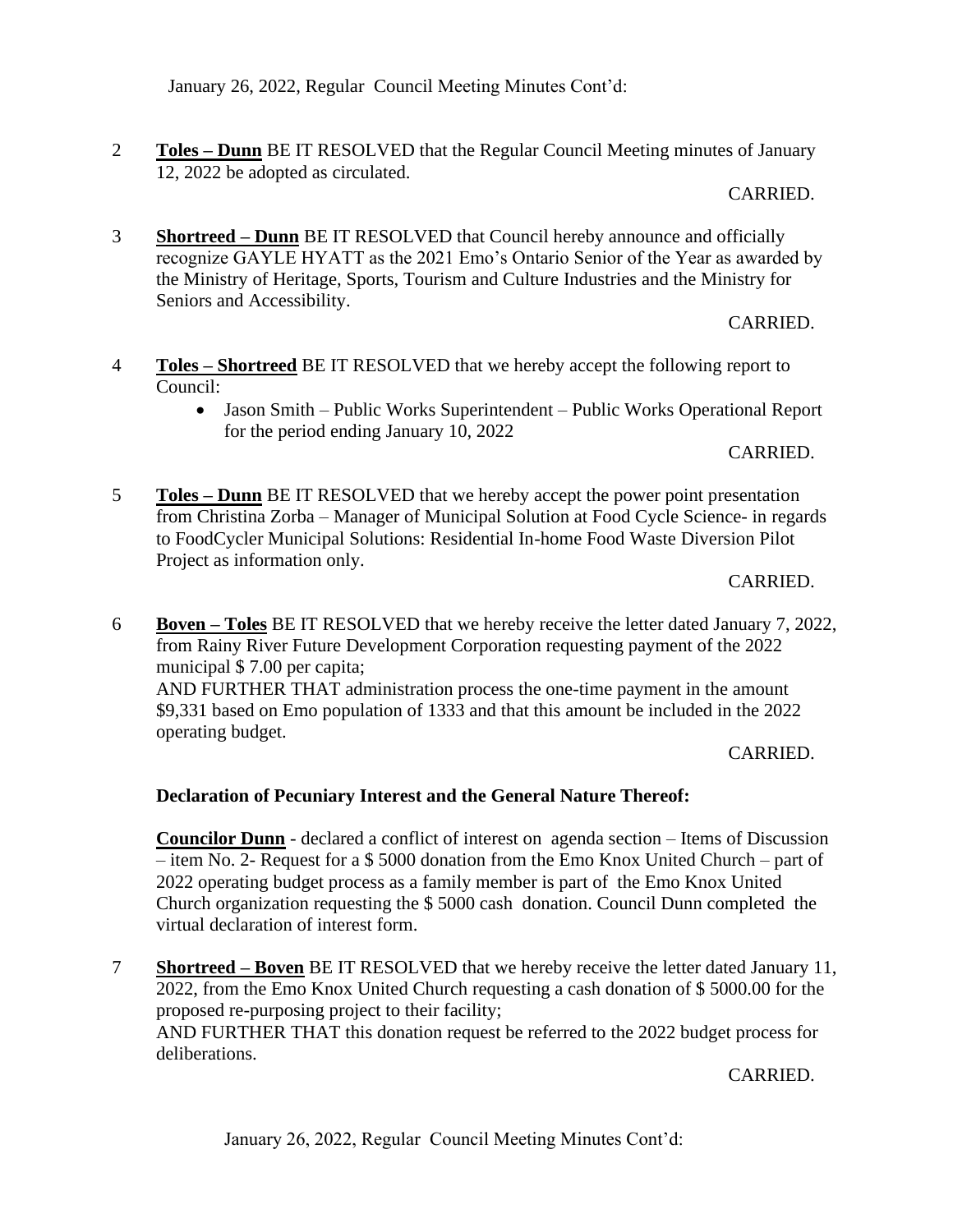January 26, 2022, Regular Council Meeting Minutes Cont'd:

### January 26, 2022, Regular Council Meeting Minutes Cont'd:

8 **Dunn- Shortreed** BE IT RESOLVED that we hereby proclaim January 2022 as "Alzheimer Awareness Month" and that an Alzheimer Society flag be placed on the Township flagpole during the month of January 2022.

#### CARRIED.

9 **Dunn – Toles** BE IT RESOLVED that we hereby refer the June 30, 2021 Engineering report for the Frank Szeder Drain back to John Kuntze, P Eng. of K Smart Associates for reconsideration.

## CARRIED.

10 **Shortreed- Boven** BE IT RESOLVED that we hereby received the written administration report from Crystal Gray, Deputy Treasurer in regard to the 2022 Interim Tax Levy Bylaw;

AND FURTHER THAT By-law No. 2022-01 be presented to Council for consideration later in this meeting.

## CARRIED.

11 **Toles – Boven** BE IT RESOLVED that we hereby authorize the payment of bills on file in Municipal General to January 26, 2022.

### CARRIED.

- 12 **Boven- Toles** BE IT RESOLVED that we hereby approve the invoices for the following Township of Emo Boards/Committees to January 26, 2022:
	- Emo-LaVallee Community Centre
	- Emo Toy Library/Resource Centre

## CARRIED.

# **BY-LAW:**

13 **Toles – Boven** BE IT RESOLVED that By-law No. 2022-01 being a by-law to provide for an interim tax levy in the year 2022 and to provide for penalty and interest to be charged on the unpaid balance for late payment of said interim taxes, all as provided for in the Municipal Act, 2001, (the "Act"), S.O. 2001, Chapter 25, Sections 307, 317, and 345 be read a first, second and third time, be finally passed, signed by the Mayor and Clerk, and become law forthwith

### CARRIED.

14 **Toles – Dunn** BE IT RESOLVED that By-law No. 2022-02, being a by-law for the borrowing of money to meet current expenditures of the Township of Emo in the amount of \$150,000.00 for the year 2022, be read a first, second and third time, be finally passed, signed by the Mayor and Clerk, and become law forthwith.

## CARRIED.